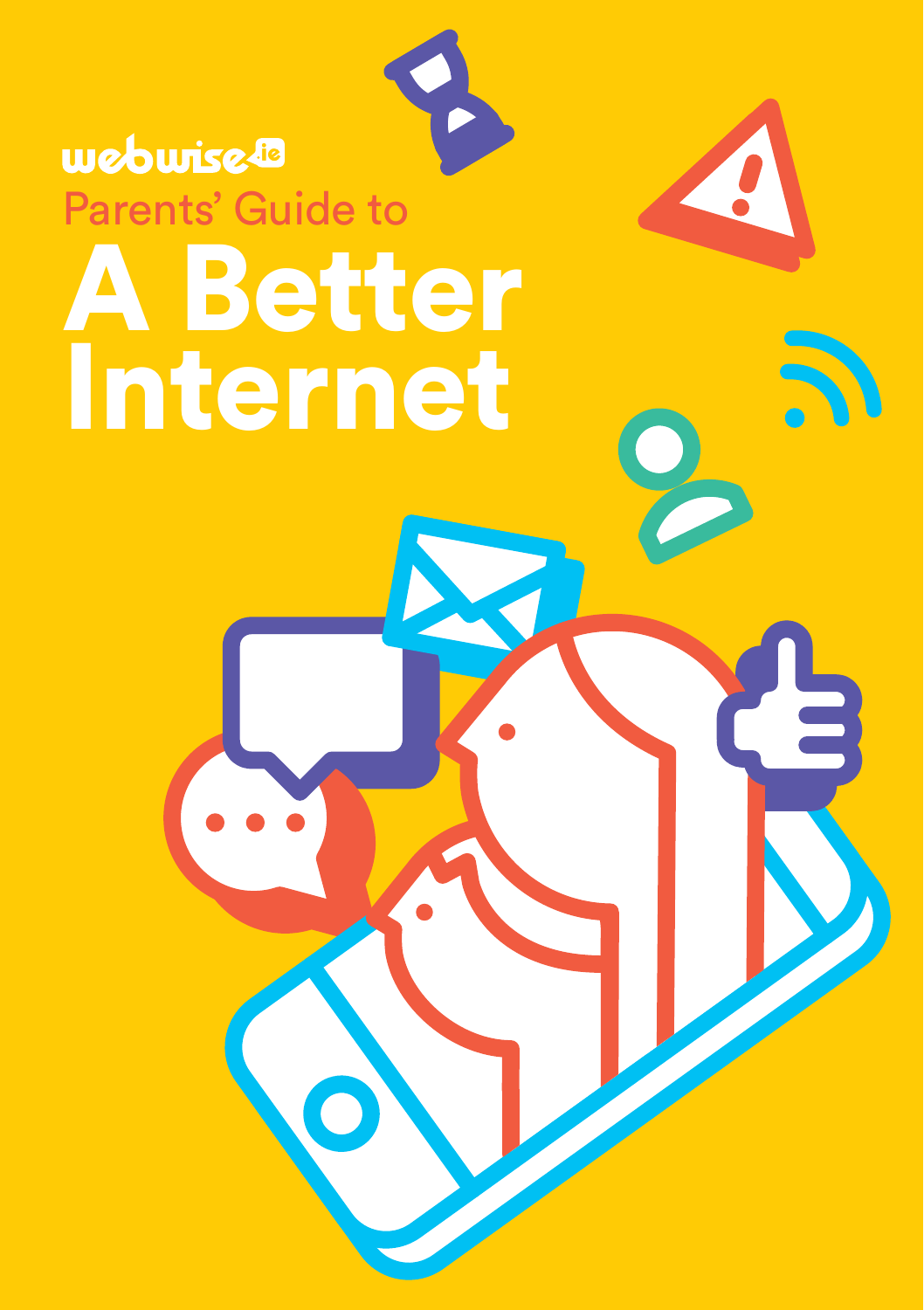# **Contents Introduction**

| htroduction |  |  |
|-------------|--|--|
|             |  |  |

**Child** 

**Deal** 

**Talki** 

| <b>Internet Safety Top Tips for Parents</b>                       | 3                |
|-------------------------------------------------------------------|------------------|
| <b>Internet Safety Advice for Parents</b>                         |                  |
| of Young Children                                                 | 6                |
| Managing Technology Use at Home                                   | 8                |
| <b>Children &amp; Social Media</b>                                |                  |
| What is the Right Age to Start?                                   | 9                |
| What is the Digital Age of Consent?                               | 9                |
| What are the Key Things to Think About?                           | 10 <sup>10</sup> |
| <b>Social Media Age Restrictions</b>                              | 10 <sup>10</sup> |
| <b>Social Networking Tips</b>                                     | 11               |
| How to Manage Your Online Reputation                              | 13               |
| <b>Dealing with Cyberbullying</b>                                 |                  |
| What is Cyberbullying?                                            | 15               |
| What if my Child is Being Bullied Online?                         | 16               |
| What Advice Should I Give my Child?                               | 18               |
| <b>Talking about Online Pornography</b>                           |                  |
| Young Children & Porn                                             | 22               |
| <b>Teenagers &amp; Porn</b>                                       | 22               |
| Talking to your Child about Sexting                               |                  |
| <b>Talking to Your Child</b>                                      |                  |
| What to do if Intimate Images of your Child<br>are Shared Online? | 26               |
| Where to get more Information and Advice                          |                  |
| Webwise                                                           | 29               |
| Safer internet Ireland Centre                                     | 30               |
| Helplines: Listening, Supporting<br>& Empowering                  | 31               |
| General                                                           | 34               |
| Mental Health & Well-being                                        | 35               |
| <b>Eating Disorders</b>                                           | 37               |
| <b>Gender &amp; Sexuality</b>                                     | 38               |
| <b>Internet Safety</b>                                            | 39               |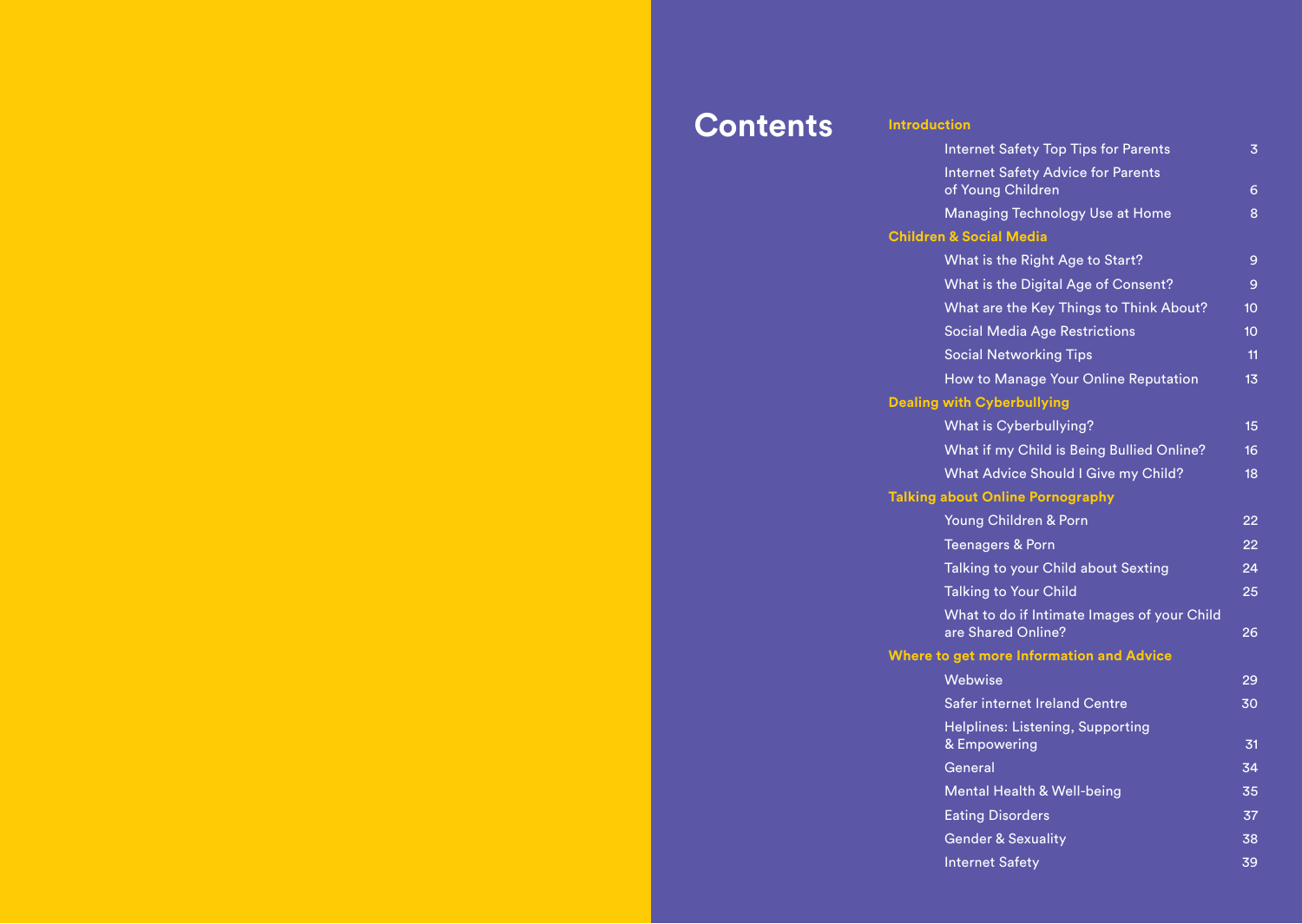# **Introduction**

In every aspect of development, from learning to cross the road, ride a bike or swim, parents teach, guide and support their children. It should be no different when it comes to their online lives. This booklet has been developed to support you as you support your child to be safer online.

The internet is becoming a bigger part of our children's lives; it is important that we get involved with what they are doing online. This means not just talking to our children about what they do online but also listening. It is important that we talk openly and regularly about our concerns and agree boundaries around internet use in our homes.

While the internet undoubtedly presents fantastic opportunities for children, it is equally clear that there are valid concerns about children spending too much time online, accessing inappropriate content, and communicating with people with intent to harm or exploit them.

As parents our natural desire is to keep our children safe. The best online safety strategy, regardless of age, is to talk with your child and to engage with them about what they are doing and who they are doing it with.

This booklet will help you, as a parent, to help your children have a positive experience when they are online. It will give you information and advice and, as a result, you will be able to talk with confidence to your children, including teenagers and young adults, about the benefits and risks they need to be aware of.

Much of the information published in this booklet has been adapted from the Webwise Parents hub. Visit webwise.ie/parents to find more supports including video interviews with experts, talking points on topics that are difficult to discuss with your child, explainer guides for new apps and technologies, and lots more.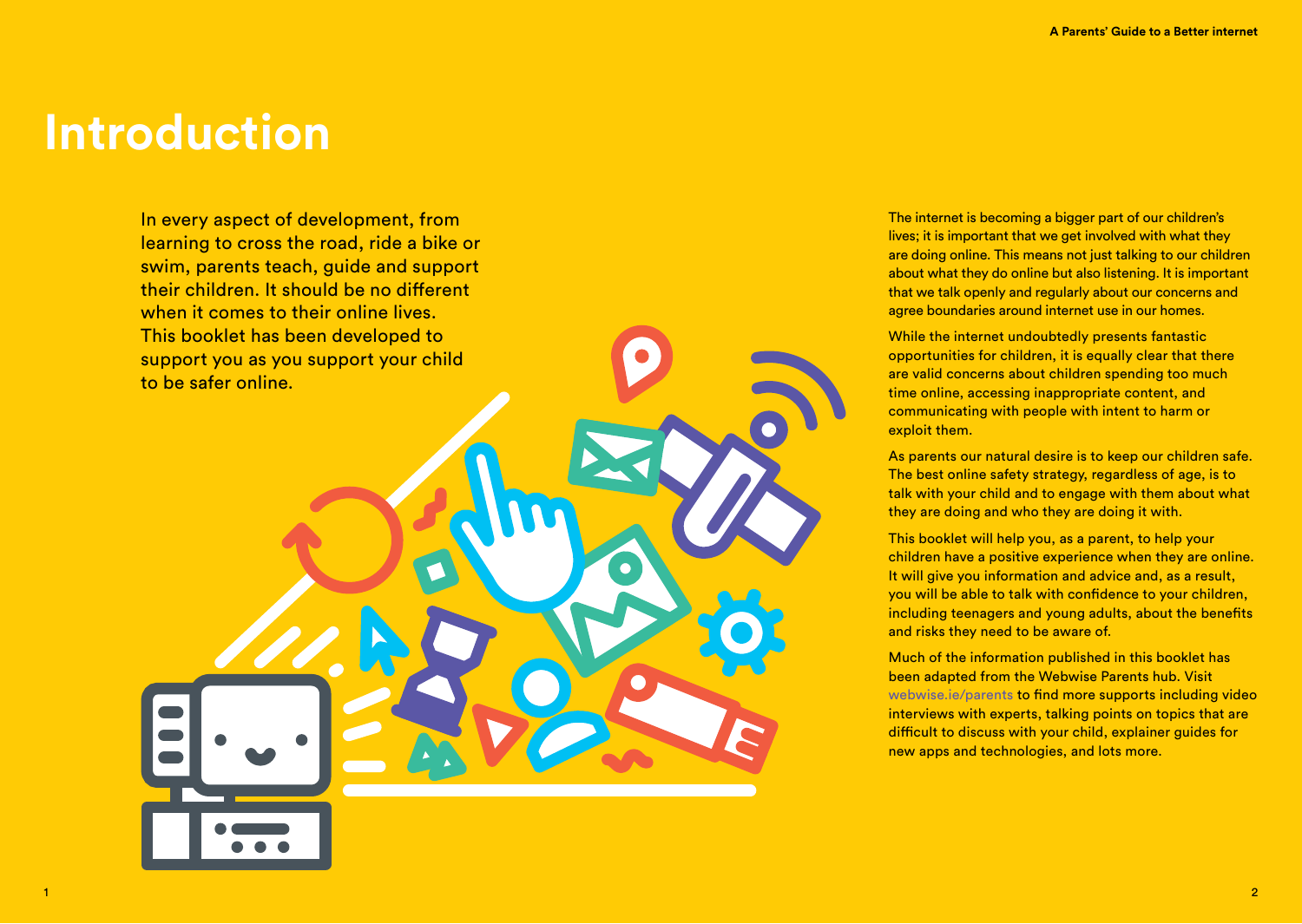# **Internet Safety**  Top Tips for Parents

# Check out our top internet safety advice to make sure going online is a positive

### **Discover the internet together**

Be the one to introduce your child to the internet. For both parent and child it is an advantage to discover the internet together. Try to find websites that are exciting and fun so that together you achieve a positive attitude to internet exploration. This could make it easier to share both positive and negative experiences in the future.



#### **Agree with your child rules for internet use in your home**

Try to reach an agreement with your child on the guidelines which apply to internet use in your home. Here are some tips to get started:

- Discuss when and for how long it is acceptable for your child to use the internet
- Agree how to treat personal information (name, address, telephone, email)
- Discuss how to behave towards others
- Agree what type of sites and activities are OK or not OK
- Follow the rules yourself! Or at least explain why the rules are different for adults.

#### **Encourage your child to be careful when disclosing personal information**

A simple rule for younger children should be that the child should not give out their name, phone number or photo without your approval. Older children using social networking sites like Facebook should be encouraged to be selective about what personal information and photos they post to online spaces. Regardless of privacy settings, once material is online you can no longer control who sees it or how it is used.

## **Talk about the risks associated with**  N<u>o</u>.1 No.2 No.2 No.3 No.3 No.4 No.5 No.5 No.5 No.4 No.5

# **meeting online**

Adults should understand that the internet can be a positive meeting place for children, where they can get to know other young people and make new friends. However, for safety and to avoid unpleasant experiences, it is important that children do not meet strangers they have met online without being accompanied by an adult you trust. In any case, the child should always have their parents' approval first. In addition, it is also a good idea to have a fail-safe plan in place such as calling them shortly after the meeting begins so that they can bail out if they feel

uncomfortable.

**Teach your child about evaluating information they find online.** 

Most children use the internet to improve and develop their knowledge in relation to schoolwork and personal interests. Children should be aware that not all information found online is correct, accurate or relevant. Show your child how to check information they find by comparing it to alternative sources on the same topic. Show them trusted sites they can use to compare information.



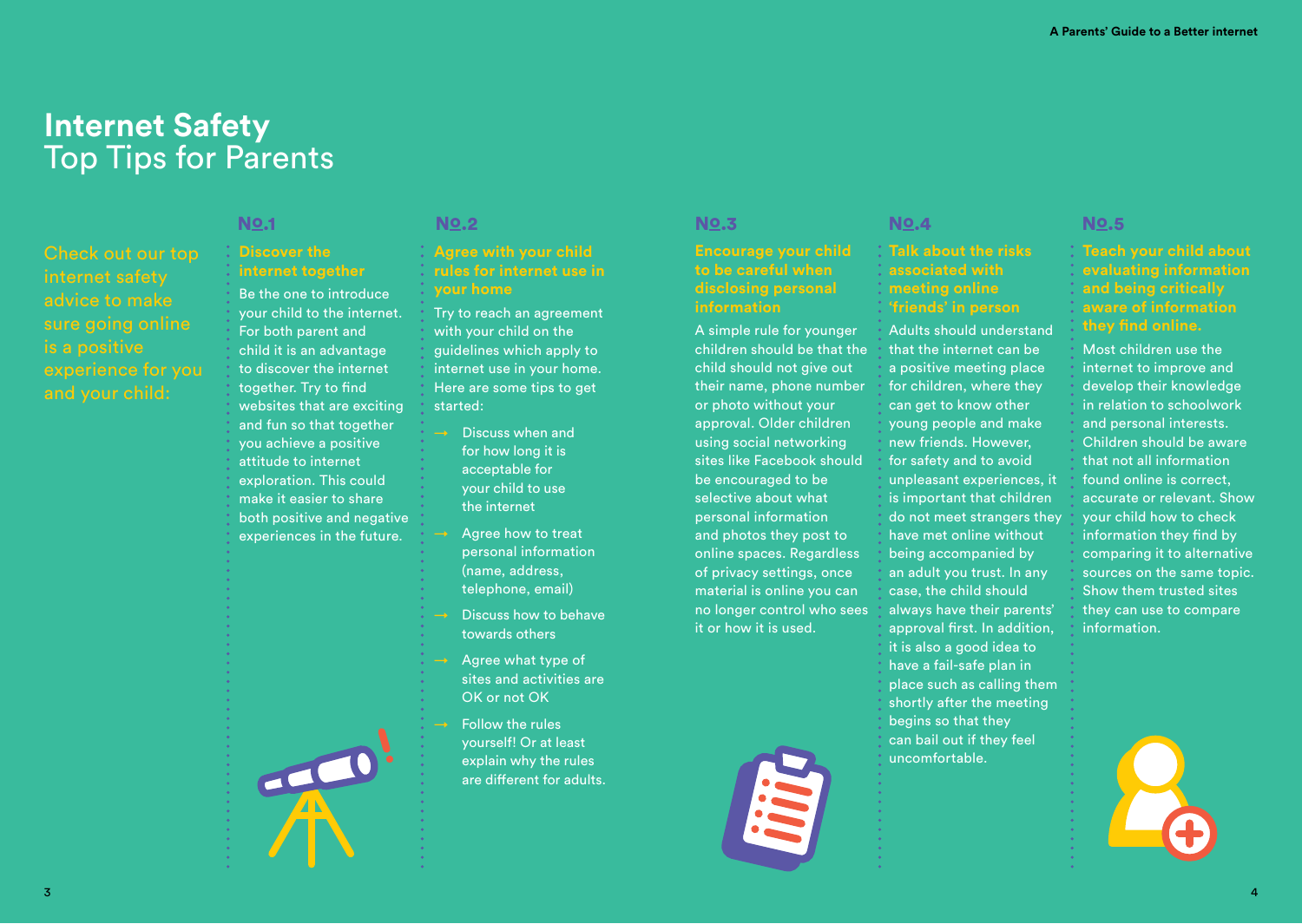## **Don't be too critical exploration of the internet**

Children may come across adult material by accident on the web. Also, a child may intentionally search for such web sites; remember that it is natural for children to be curious about offlimits material. Try to use this as an opening to discuss the content with them, and perhaps make rules for this kind of activity. Be realistic in your assessment of how your child uses the internet.

#### N<u>o</u>.6 No.7 No.7 No.8

## **Let your children show you what they like to**

To be able to guide your child it is important to understand how children use the internet and know what they like to do online. Let your child show you which websites they like visiting and what they do there.

#### **Remember that the positive aspects of the internet outweigh the negatives.**

The internet is an

excellent educational and recreational resource for children. Encourage your child to make the most of it and explore the internet to its full potential.



# **Internet Safety**  Advice for Parents of Young Children

the amount of time your

**Talk about internet Safety** 

Have a conversation with your child on some of the important things to watch out for when going online for the first time. Young children will not be aware of the dangers, so it is very important to talk with them about who they talk to and about sharing personal information online.

**Use Parental Controls** Most internet technologies have built-in controls that allow you to limit

**with your Child**

**Goo** 

∩

child can spend online, restrict their access to adult content, and switch off functions like shopping and chatting. Filtering controls are particularly useful at preventing young children from accidentally encountering content that might bother them.

#### **Disable In-App Purchases**

Many apps and games give their users the option of buying additional game functionality, additional points/bonuses, and a host of other extras. Children can easily make purchases without even realising. You can disable in-app purchases using your phone or device settings.

#### **Activate Safe Search**

Help minimise the risk of your child coming across inappropriate content in response to search queries by activating 'safe search' in your search engine.

#### **Agree on what AS to do when things go wrong**

We recommend that you speak to your child about what to do if they come across something on the internet that bothers them. This could be closing the laptop lid or turning off the screen and coming to get you.

#### **Set Up a Family Email**

Set up a family email address that your children can use when signing up to new games and websites online.

## **Play it Safe**

 For young children we recommend that parents choose safe and appropriate games for their child to play online. Most games have a rating you can check to see if they are age appropriate. You should also check if a game allows for player interaction and if there is a safe chat mode.

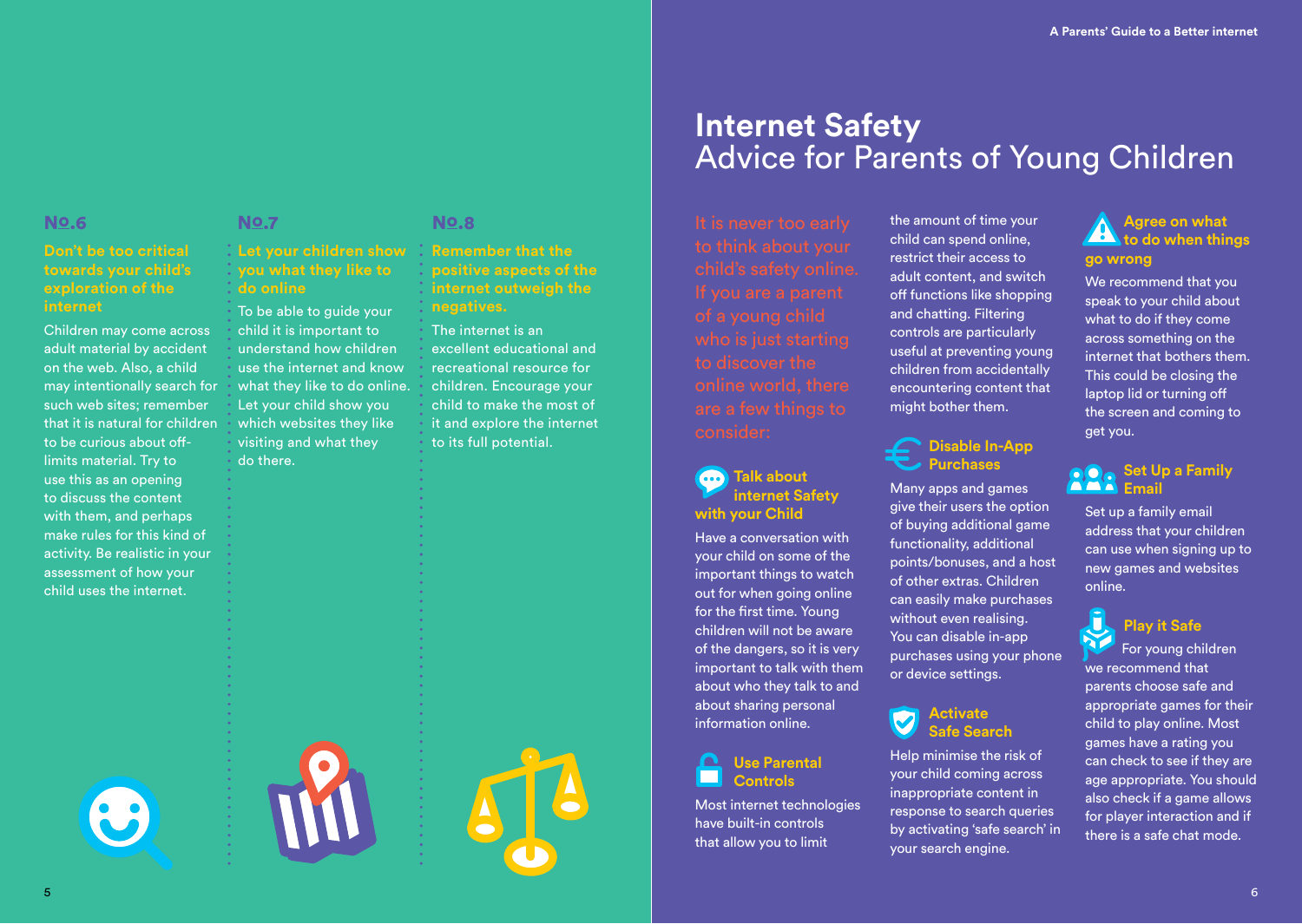#### **A Parents' Guide to a Better Internet**

# **Managing Technology Use at Home**

Are you concerned about how much time your child spends on their phone, tablet, or computer? Here are some pointers to help you deal with this tricky issue that is causing conflict in our homes.

It is important to remember that children often welcome time-off from social media and games and can welcome clear guidelines and boundaries in this area.

#### **How much is too much?**

Unfortunately there is no magic number. Children use their devices and computers for lots of different reasons – to learn, to play, and to socialise. The most important thing is to agree clear rules on technology use and set a good example.



### **Helpful Pointers:**

**No.1 Agree a clear set** of rules with your child on technology use in the home. Talk to your child on when and where you think it is appropriate to use screens. Agree times when technology is allowed and when they are not allowed in the home. We suggest dinner time, homework time (unless you are using it to help with your homework) and bed time is a good start to the notallowed list.

No.2 Do as you say. Modelling behaviour is the most powerful way you can influence your child's behaviour.

No.3 Restrict the use of computers and devices in the bedroom. Depending on the age of your child you may want to set a curfew or ban devices from the bedroom completely.

No.4 Buy an alarm clock for your child's bedroom and charge their phones and devices in your room or downstairs at night time. This can be a helpful way of giving them a break from the internet.

No.5 Try not to rely on technology too much to keep the kids amused. It can be easy to encourage them to pick up the tablet or play a game on

the computer to keep them occupied. This only confuses rules on technology use, try and stick to the agreed rules with your child and remember to set a good example.

No.6 Chat to your child about what they do online and encourage them to use their time online for learning, creativity and education.

No.7 Encourage your child to have a healthy balance. Experts say time spent online should not affect sleep, exercise or time with family. Doing activities together as a family will

help implement guidelines around technology use and offer fun alternatives.

#### No.8 Don't have screens always on in the background. Turn off TVs and computers when not in use, these can be distracting for kids if they are trying to participate in another activity.

No.9 Finally, join in! Why not set some time aside to play your child's favourite computer game and discover the online world together.

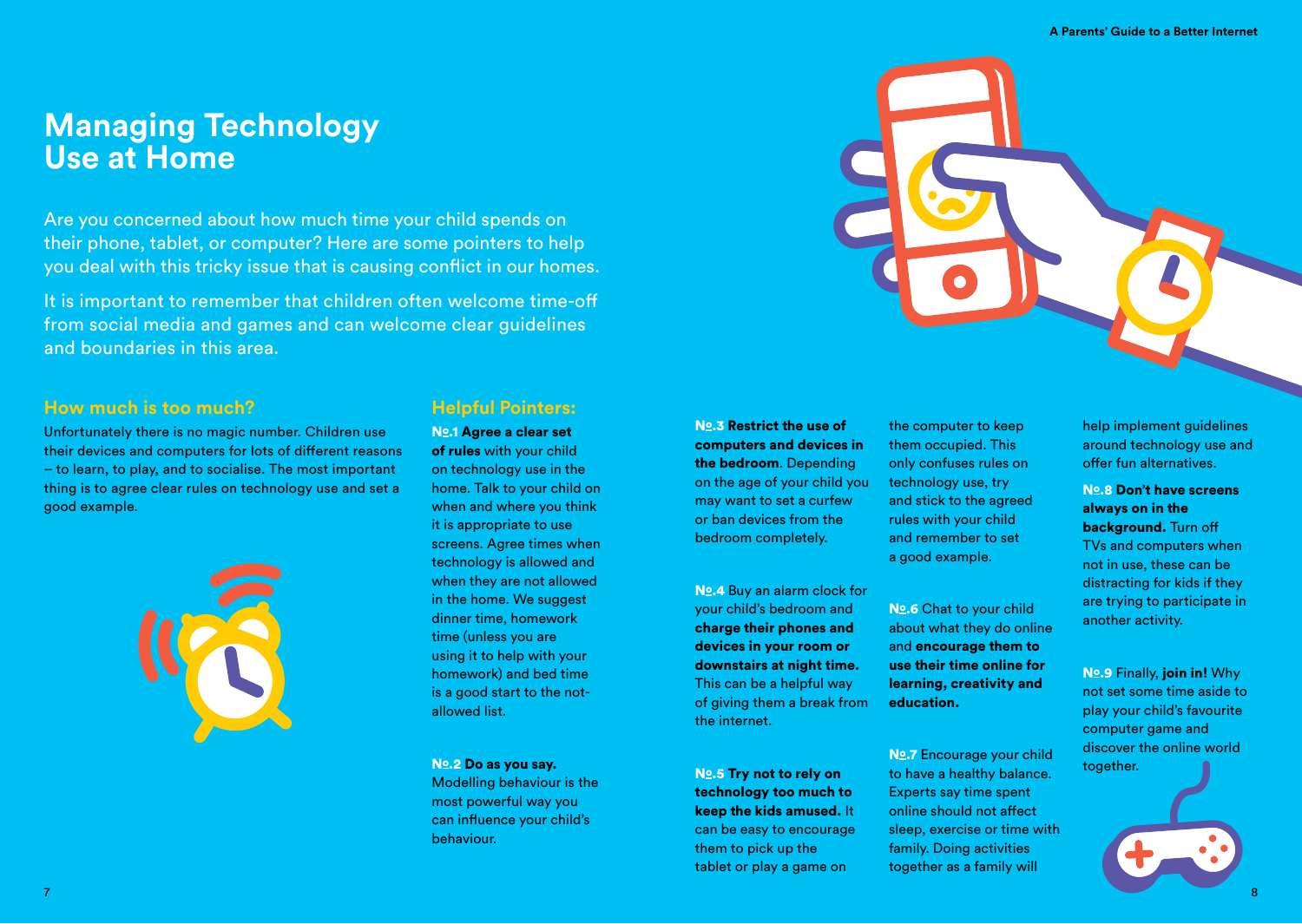## **Children & Social Media**



#### **What is the Right Age to Start?**

Deciding at what age to allow your child to start using social media is a common dilemma for parents.

Age restrictions vary across social media platforms; in Ireland the Digital Age of Consent is now set at 16 years old.

With almost all services it is very easy to sign-up with a false date of birth. That said, the companies are pretty quick to delete the accounts of users when they discover they are underage.

#### **What is the Digital Age of Consent?**

The digital age of consent is the minimum age a user must be before a social media and internet companies can collect, process and store their data. In May 2018, the EU adopted a new set of Data Protection Regulations. The GDPR introduces substantial changes to European data protection law.

The new regulations require member states to set a digital age of consent. Ireland has adopted 16 as the digital age of consent. The requirements of the GDPR also state that the processing of data of children under the age of 16, in respect of online services, shall not be lawful without parental consent.

#### **What are the Key Things to Think About?**

We know that some parents give permission to their underage-children to set up accounts on social networking services and it's easy to get past their age checks.

Ultimately, you need to decide if your child is equipped to deal with the social pressures that arise from social networking. The pressure to 'fit in' and/or to 'be popular' can be intense. Romance, group dynamics, and bullying can contribute to creating choppy waters that even adults find difficult to navigate.

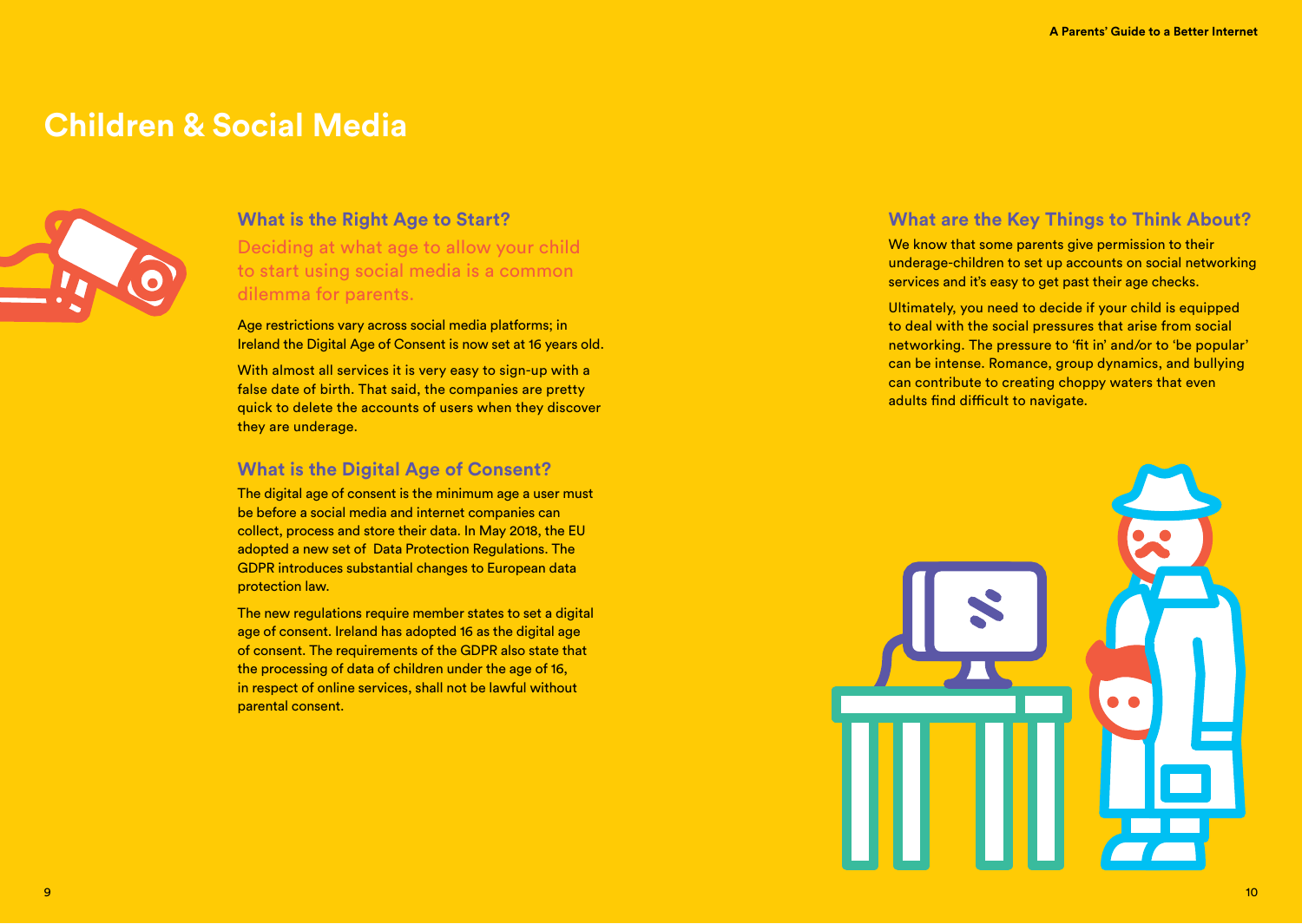# **Social Networking Tips**

If your child is using social media, there are a few things you should talk with them about. Here are a few conversation starters:



# No.2

Ask your child about what social networking services they use. Start on a positive footing by asking them to describe the things they like about it. Ask if you can see their profile. Don't be surprised if your child is reluctant to show you – children can see social networking as a parentfree zone where they communicate with friends.

with your child over their social networking use, don't be too critical of their online experience or habits to date. It's not always their fault if there



In order to open up the channels of communication is something inappropriate on their profile.



Sometimes a teenager won't tell a parent about a bad experience they have had online because they fear that you might deal with the problem by keeping them off their favourite social networking services. However, if they feel they can talk about their online habits with you, without judgement, or the threat of being disconnected, it will lead to more honesty in the long run.



Ask your child what privacy settings they have set up on their profiles. Encourage them if they are 'public', to amend the setting to 'private' so that only friends can see what they post. Also let them know that even with the tightest privacy controls, content posted online can be easily copied and shared with audiences without their consent.



It's a good idea too to talk about your child's friends list. 'Friends' is the catch all term for any contacts on social networking sites. Sometimes, in their desire for popularity, teenagers become too relaxed about who they'll accept as 'friends'. Teenagers should review their list of online 'friends' regularly, so they are sharing their information only with people they trust.



Be sure to put emphasis on the fact that they should NOT reply to any unwanted or unsolicited messages. Although it may seem obvious, some scam artists or predators use messages to draw responses from young people and then target them. It's good to make sure your child knows how important it is to ignore them.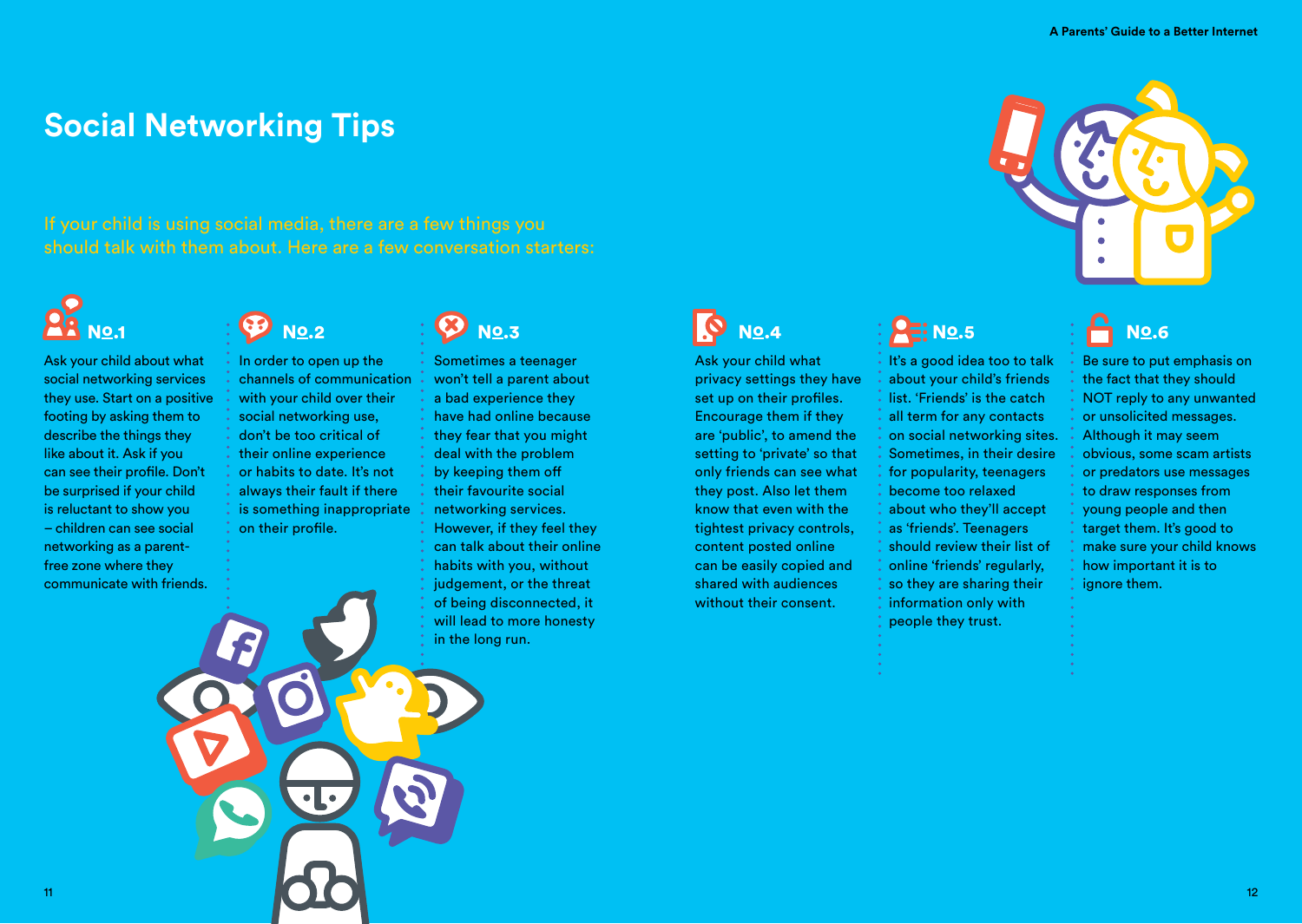# **How to Manage Your Online Reputation**

Managing your online reputation has never been more important. Children are now documenting and sharing huge chunks of their lives online and may not be fully aware of the importance of managing their reputation or of the potential risks involved.

### **Starting the conversation..**

#### No.1 **Check your settings!**

Encourage your child to regularly review the app and social networking privacy settings. Many social networks are set to public by default meaning anyone can see your child's posts, pics, videos etc. We recommend using a 'friends-only' setting.

#### No.2 **Out with** U **the old…**

Just like their bedrooms, it is important that children give their social media presence a spring clean every so often. Remind your child to deactivate any old social media profiles and accounts they may have signed up to. This can help minimise the risk of getting hacked.

#### **No.3 There is a limit to the effectiveness of privacy settings**

Explain to your child that anything that appears on a screen can be copied and shared regardless of the privacy features of the services they are using. Nearly all mobile phones can save what is displayed on screen by pressing a couple of buttons. It is just as easy to capture what is displayed by taking a photo of the screen using a camera or camera phone.



#### No.4 **Sharing rules**

Ask your child about what they think is okay to post/share online. It's a good idea to give some guidelines about what to avoid discussing or sharing online. Some children may not understand how quickly content can be shared online, it may be helpful to explain that even by deleting a post or photo it may still be too late, and the content may have already been shared.

#### No.5 **Think before posting**

There is no way to guarantee what you post online will stay where you intend. Once we post something, it can be difficult to control where it goes. The best advice parents can offer their children is to **THINK** before they post. Encourage your child to: Ask themselves… is it **T**rue? Is it **H**elpful? Is it **I**llegal? Is it **N**ecessary? Is it **K**ind?

# No.6 **Reassure**

If something does go wrong online, it is very important to reassure your child that you are there to help and support them.

#### **Reading 1 Section 12 Make the most of IT**

What you do online can follow you around so encourage your child to make a positive impact. Whether it's starting a blog, raising awareness for something they care about or becoming the next Mark Zuckerberg… the possibilities are endless!

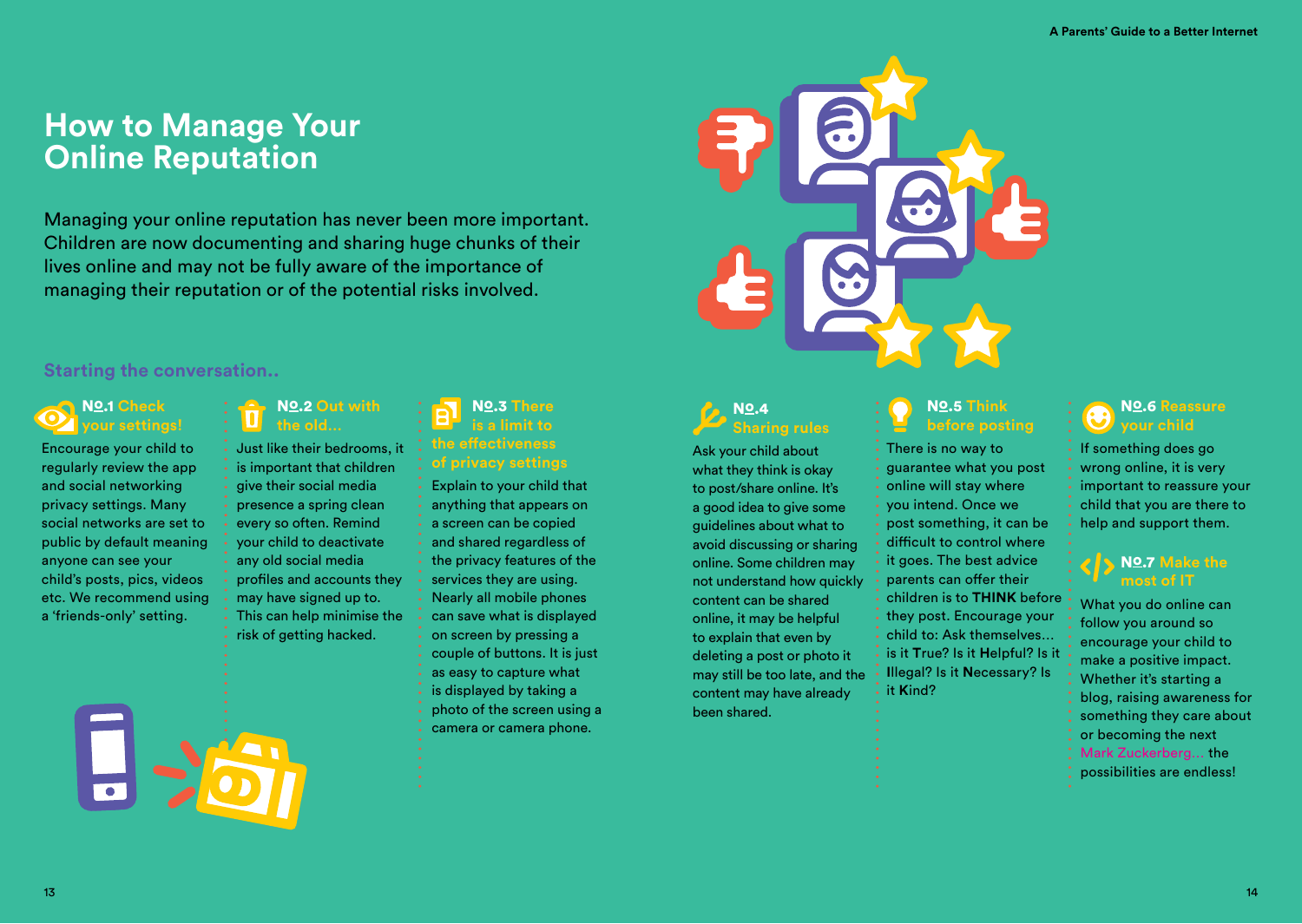# **Dealing with Cyberbullying**



#### **What is Cyberbullying?**

appearance etc.

Cyberbullying or online bullying is something you should talk about with your child before it happens. Opportune times might be: when your child starts using social media for the first time, when they are moving from primary to secondary school, and regularly thereafter.

This type of bullying is increasingly common and is continuously evolving. It is bullying carried out through the use of internet and mobile phone technologies. Being the target of inappropriate or hurtful messages is the most common form of online bullying. Cyberbullying does not require face to face contact, it can occur at any time (day or night).

Many forms of bullying can be facilitated through cyberbullying. For example, a child may be sent homophobic text messages or pictures may be posted with negative comments about a person's sexuality,



Be clear on what constitutes online bullying. The procedures recently published by the Department of Education and Skills say "placing a once-off offensive or hurtful public message, image or statement on a social network site or other public forum where that message, image or statement can be viewed and/or repeated by other people will be regarded as bullying behaviour"1.

1. *Anti-Bullying Procedures for Primary and Post-Primary Schools*, Department of Education and Skills, September 2013.

Cyberbullying can happen to anyone. It's always wrong and it should never be overlooked or ignored. You know your child better than anyone else. It means you are best placed to identify and deal with any cyberbullying they may encounter.





#### **What if my Child is Being Bullied Online?**

Praise your child for coming to speak to you about the problem. Sometimes that first step of asking for help is a difficult one. Try to stay calm and not overreact. Reassure your child by reminding them that many people have had similar experiences.

The first thing to do is to listen. Listen supportively, try not to interrogate your child. If they come to you looking for help, they have demonstrated trust in you. Be careful not to damage that by losing your cool or taking action that they are uncomfortable with. At the same time you should make it clear that in order to help them you may have to talk with their teachers and the parents of other children involved.

Once you have established that bullying is taking place, you should get in touch with your child's school or youth organisation. If the cyberbullying is very serious, or potentially criminal, you could contact your local Gardaí.

Schools have a particular responsibility to address bullying. Talk with your child's teacher if the bullying is school related. A pupil or parent may bring a bullying concern to any teacher in the school. Individual teachers must take appropriate measures regarding reports of bullying behaviour in accordance with the school's anti-bullying policy. All schools must have an 'Anti-Bullying' policy. You should familiarise yourself with your school's policy, so you know the steps to be taken if required.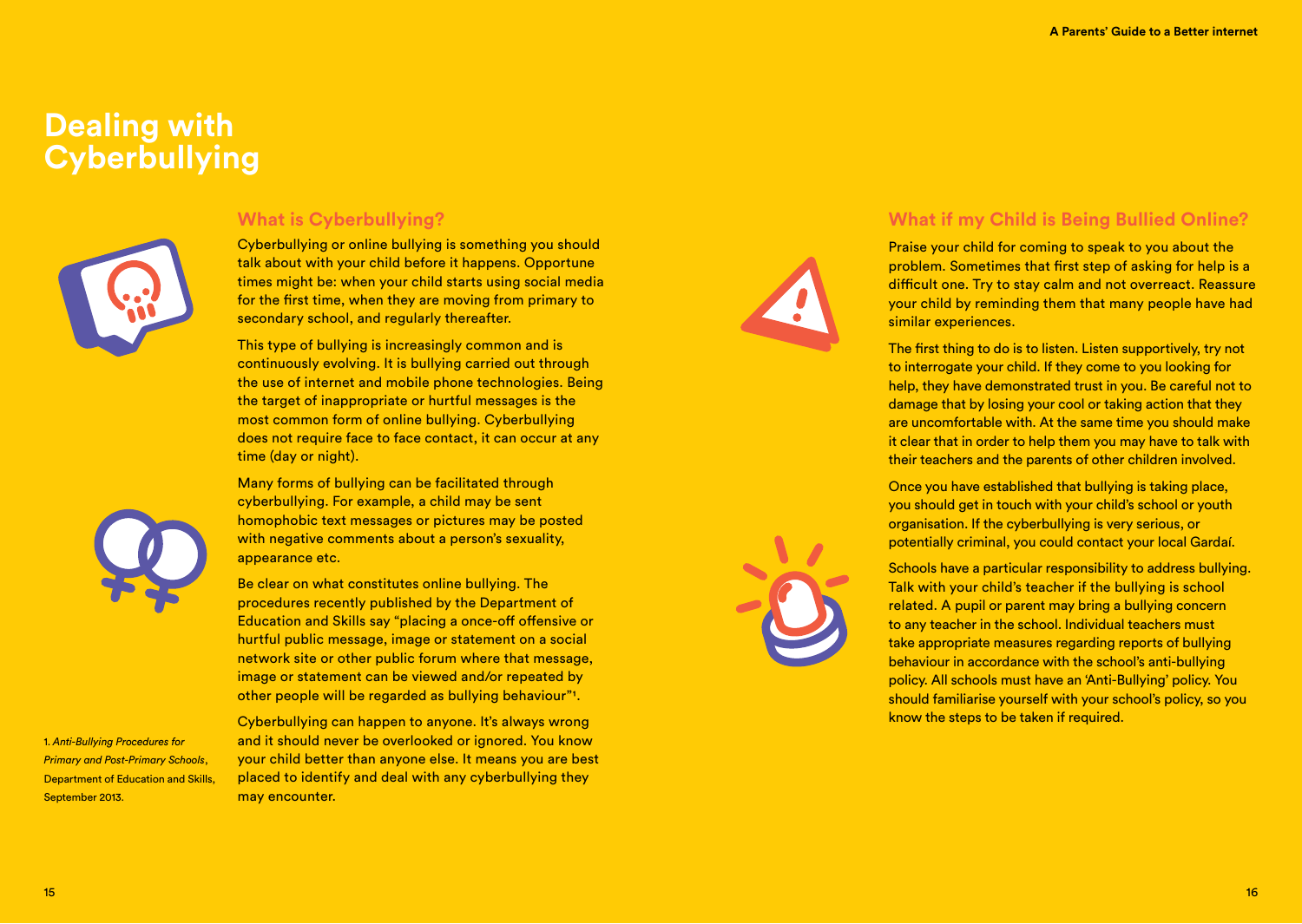

#### **Talking to Your Child**

Encouraging your child to talk to you about cyberbullying is key to maintaining an open and positive environment which can help you deal with the situation. Responding by barring internet use or taking away their mobile phone or other device can damage trust and may also put you out of the loop if cyberbullying happens again.

Help your child to build his/her confidence and selfesteem in other areas. This can be supported through your child engaging in out of school activities, such as sports, music or art activities. If your child is very distressed it's important that they have someone with whom they can speak. A professional counsellor might be able to help. Childline offers a listening support service for children.



### **What Advice Should I Give my Child?**



#### **Don't Reply:**

Young people should never reply to messages that harass or annoy them. The bully wants to know they have upset their target. If they get a response it feeds into the problem and makes things worse.



### **Keep the Messages:**

By keeping nasty messages your child will be able to produce a record of the bullying, the dates and the times. This will be useful for any subsequent school or Garda investigation.



#### **Block the Sender:**

No one needs to put up with someone harassing them. Whether it's messaging apps, social networking or playing games, children can use the technology block anyone who is bothering them.



#### **Report Problems:**

Ensure your child reports any instances of cyberbullying to websites, apps, or other service providers using their reporting tools. By using these, your child will be passing important information to people who can help.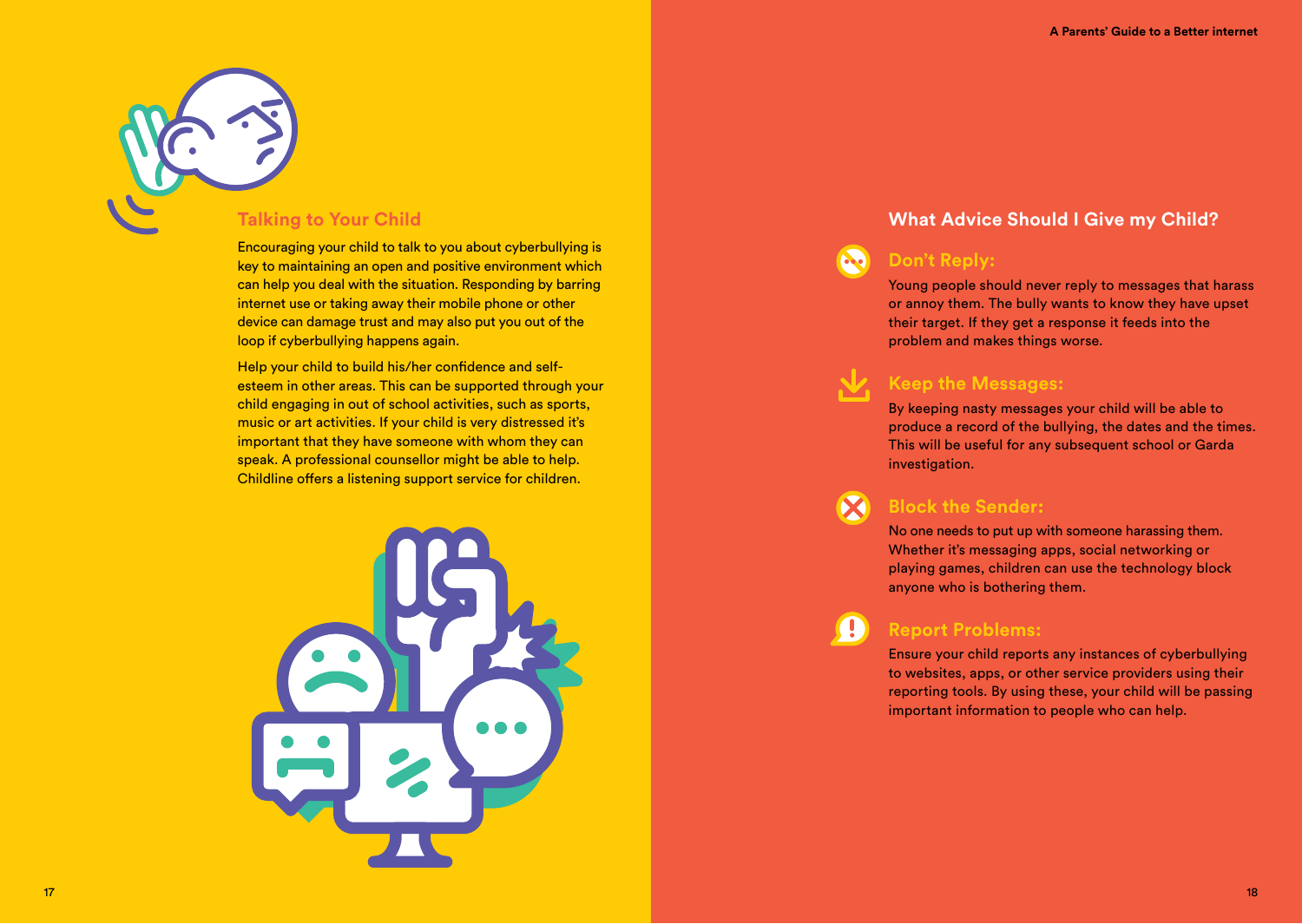Children need to understand the emotional damage cyberbullying, and all other forms of bullying, can cause. All forms of bullying hurt, all cause pain and all should be stopped. By stressing this to your child – and by emphasising the importance of not standing by while someone else is being bullied – it will encourage them to be more responsible and considerate internet users.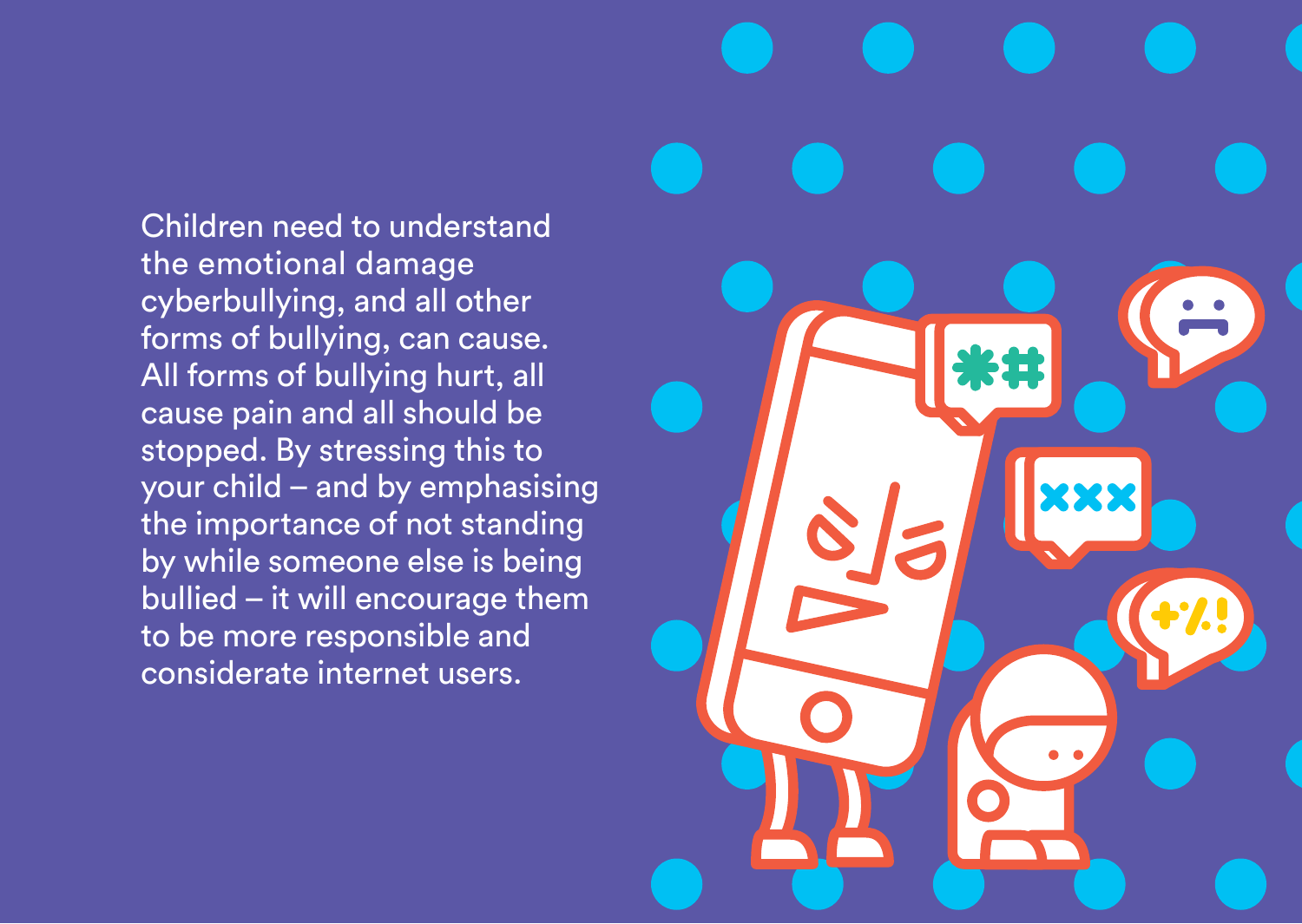# **Talking about Online Pornography.**

The reality of life today is that, whether accidentally or on purpose, your child will come across pornography on the internet. It is easy to find. Even if you don't go looking for it, it can find you. It is also true that children are encountering it at a younger and younger age.

Parental controls and filters can reduce the chances of your child stumbling across porn but a determined teen can find a way to bypass these protections.



#### **Young Children & Porn**

Children can be confused by the imagery that porn exposes them to. When they encounter it they may want to watch more of it to try to teach themselves or to learn something from it. Often they won't understand the messages that are being communicated. It can be traumatic and can make them anxious.

Explain to your child that there are some things that are for adults only and that if they ever see anything on the internet that bothers them, they should come and tell you. Be direct and tell them that if they ever see pictures of a naked person, they should come and tell you.

Talk to your child about how to react if they encounter porn or any online content they are not comfortable with. Good strategies are: turning off the screen, closing the laptop lid or turning over the tablet or phone.

#### **Teenagers & Porn**

Learning about sex is part of growing up. If children do not feel they can ask questions at home or at school, they might go looking for answers online.

The conversation you have with your teen has to be based on the notion that pornography is not real. It's fantasy. Children and teens can have difficulty understanding this. Without your intervention there is a chance that porn can become their template for physical intimacy. They can also see it as a blueprint for relationships in general.

You need to talk with your child to counter the effects of watching porn. Talk to them about what physical intimacy is in the context of a loving and respectful relationship so that they understand that what is represented on porn sites is not a reflection of real-life relationships.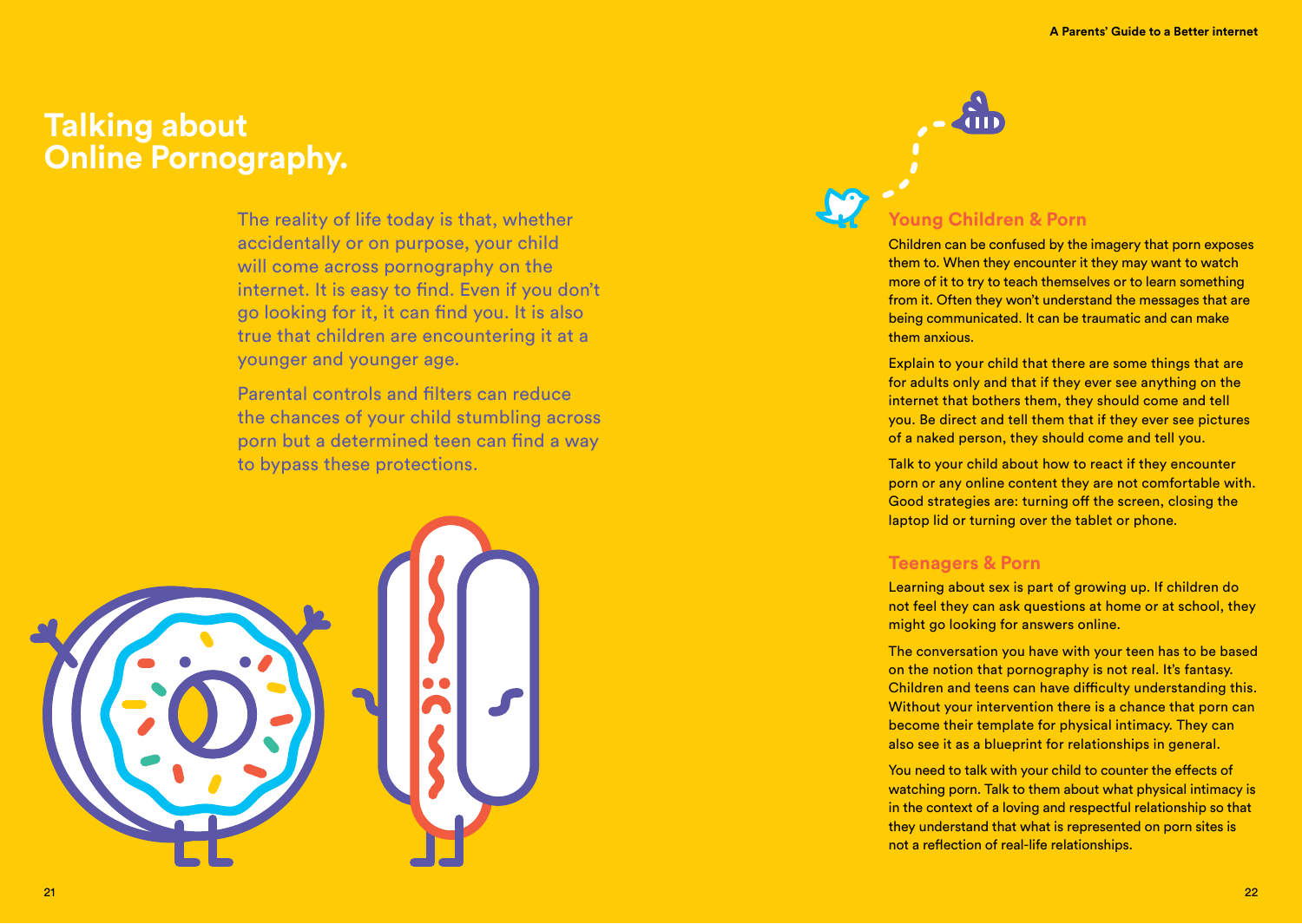The most important filter you can give your child is the one between their ears so that they can be critical of the things they come across and develop healthy attitudes and relationships.

Your chat about porn is a good opportunity to talk about consent. Porn gives very misleading messages on the need for consent in intimate relationships. Your child can end up confused or misinformed about the importance of this issue.

Be prepared that talking about porn can lead to questions about sex and relationships. Don't feel under pressure to have all the answers or to respond straight away. It's ok to say, "I'll have a think about that and talk to you about this later". It's a good idea to talk to about this topic over a period of time and not try to cover off everything in one sitting.



For many parents of teens, sexting, the sharing of intimate images, can be a big concern. Talking to your child can be the best way to ease concerns and ensure your child is informed on the risks of sharing intimate images.

It is important to note that sexting is not a normal part of teenage life. It is an activity in which the majority of teenagers do not participate. It also must be said that sexting doesn't necessarily lead to harm. However, as underage sexting can be illegal it is something that should be dealt with.

At the same time, there are plenty of cases where sexting has gone wrong and the content shared in confidence has been misused. When this happens there can be serious, negative consequences for the well-being of those involved.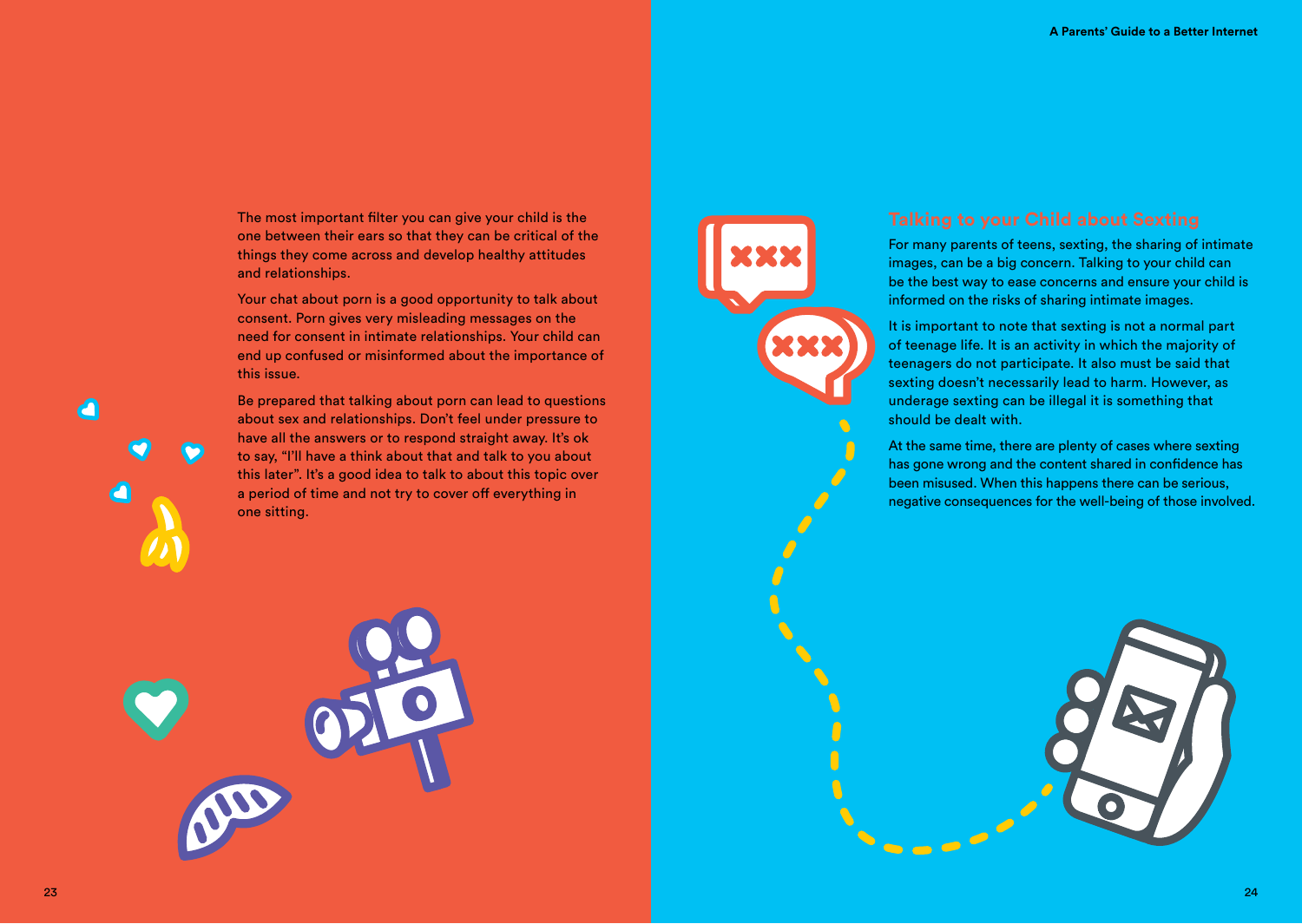

It's important to make your child aware of the risks of sharing online and how to protect them from these risks. Here are a few important talking points for parents:

- $\rightarrow$  Help your child to understand the consequences they could face for sending or forwarding nudes. Make sure they understand that taking, possessing or sending sexting images can be a criminal offence. It can also result in sanctions at school.
- $\rightarrow$  Talk to your child about what to do if they are asked to send images of themselves.
- $\rightarrow$  Remind your child that once an image is sent, they have no control over what happens the image.
- $\rightarrow$  A big part of teenage life is making new friends on and offline. Unfortunately, Irish teens have become victims of webcam blackmail and online extortion. Children should be reminded that not everyone we meet online is who they say they are. It can be easy to create fake profiles and pretend to be someone else on a social network. This is sometimes referred to as 'catfishing'.
- Discuss the importance of being respectful to others online. Children may not understand how harmful sharing intimate images of others can be. Explain that it is a violation of trust and can result in serious harm to the person in the picture.
- $\rightarrow$  Peer pressure can play a big part in why teens act and behave in certain ways. You can rehearse different scenarios with them to help them be comfortable with saying no.



## **What to do if Intimate Images of your Child are Shared Online?**

Firstly, reassure and support your child, this can be a very distressing time for them. It's also important to try and get all the facts before taking action. If images have been shared online without their permission there are a number of actions to consider taking:

Do you or your child know who has shared the image? If so contact them and ask them to remove and delete the image(s). You should also check if they have shared the image(s) with anyone else or on any other sites/services.

Sharing sexting images or videos of children under the age of 18, could be considered as child pornography and may be illegal. If your child is under 18 and a nude image has been shared online, it is a potentially criminal activity and should be reported to the Gardaí.

If possible, keep any evidence of where the image has been shared and who has shared it.

Regardless of age, most social networks also have a policy against revenge porn and will remove intimate images if they have been shared without permission. Reporting can normally be done within the network/app settings although it varies across social networks and apps.

You might also consider contacting a legal professional if you are having difficulty removing images or contacting the website host.

Not sure where the image may have ended up? Enter your child's name into a search engine, this may help find where the image has been shared.

This can be a stressful, upsetting time; it may be helpful for your child to talk to a professional or school guidance counsellor about what has happened.



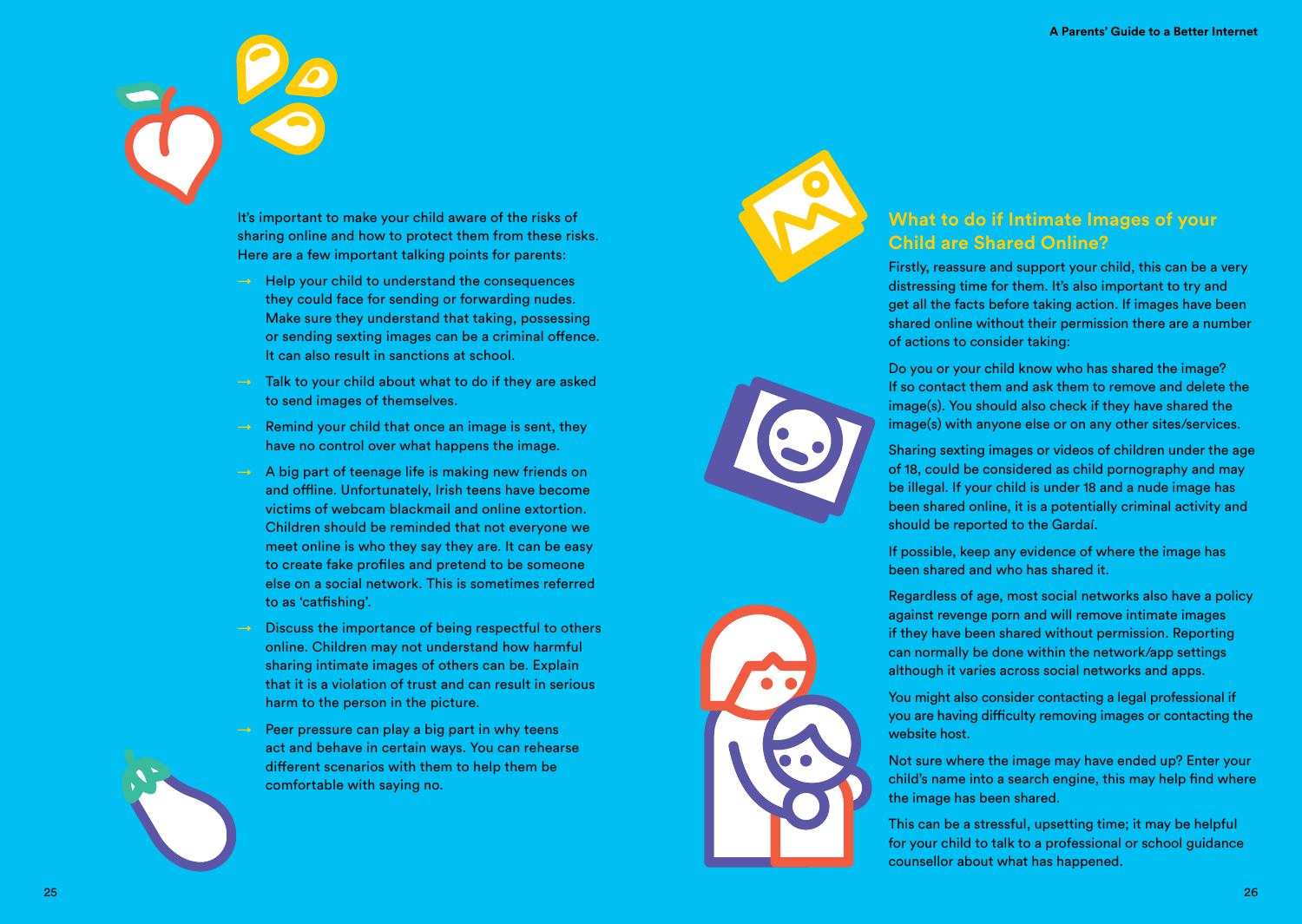# **Where to get more Information and Advice**

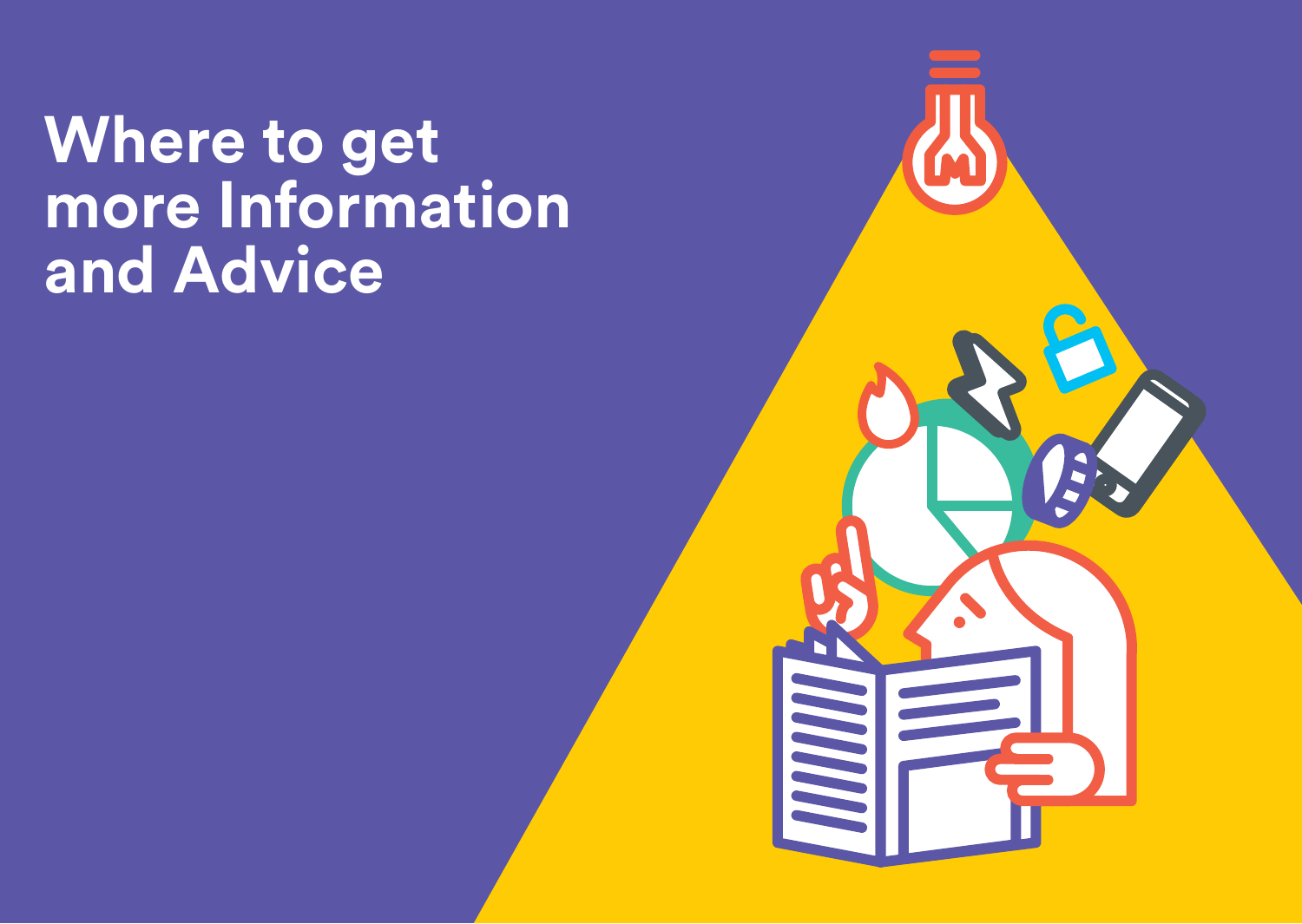# **Webwise**

Webwise.ie is the key internet safety online access point for parents in Ireland. Information, advice, and tools can be downloaded free-of-charge from the site and hardcopy resources can be ordered. Here is a flavour of the type of content you can find there:



# **Safer internet Ireland Centre**

The Safer internet Ireland Centre is a consortium of industry, education, child welfare and government partners that provide Safer internet awareness, hotline and helpline functions and activities for the Republic of Ireland. Webwise, Childline, the National Parents Council Primary, and the internet Service Providers Association of Ireland are the partners in the consortium. It is coordinated by the Department of Justice to develop national initiatives promoting the safer use of digital media and enhance protection of the vulnerable, particularly children, against the downside of the internet.

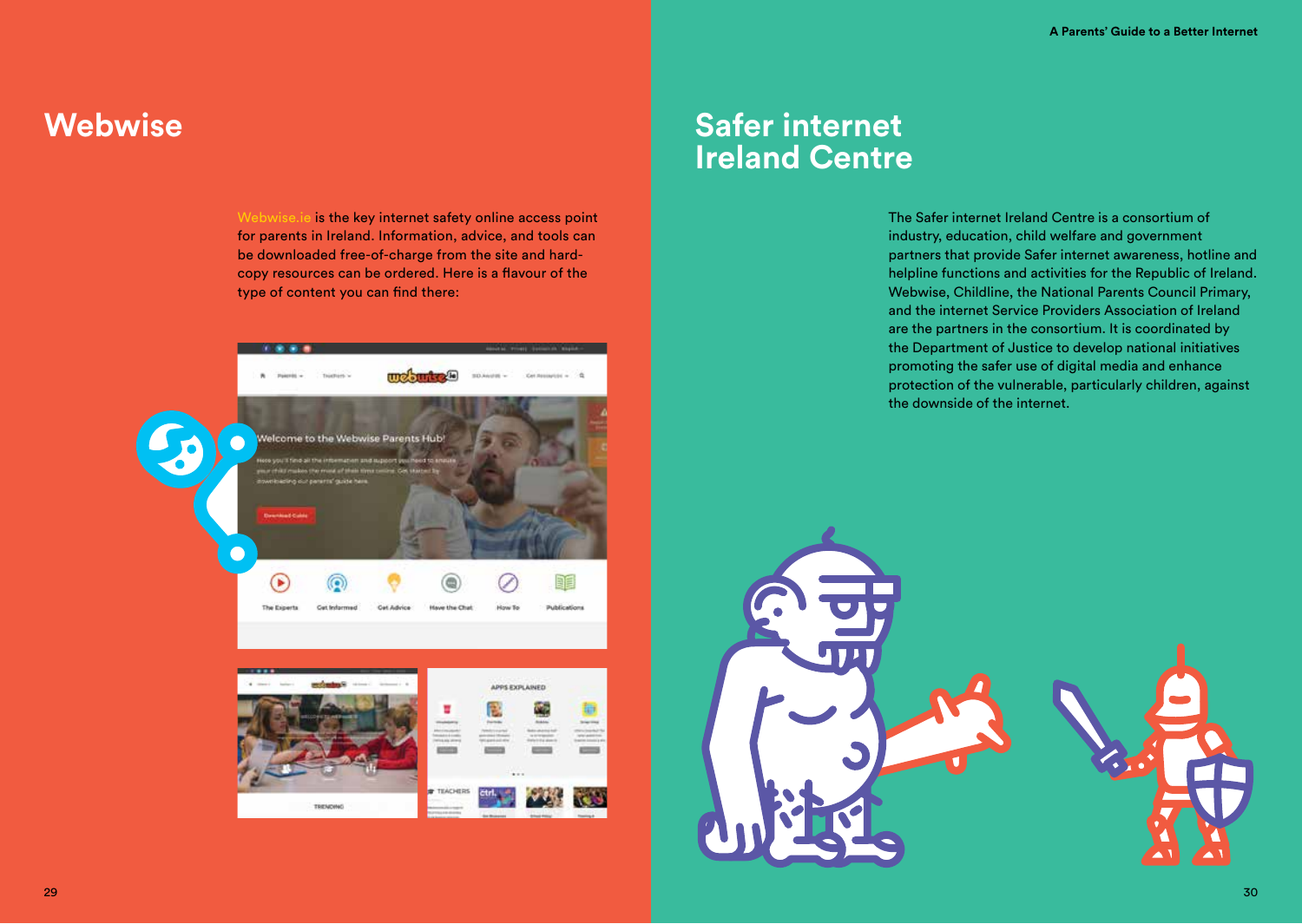# **Helplines: Listening, Supporting & Empowering**



Childline, the Irish Society for the Prevention of Cruelty to Children's listening service, and the National Parents Council Primary's helpline both give youngsters and parents a means of talking through their queries or worries with trained staff.

#### **Childline**

Childline is a free and confidential telephone, online and mobile service dedicated to Ireland's under 18s.

It provides teenagers and children with an open and nonjudgemental listening service, staffed by professionally trained volunteers.

Totally confidential, Childline takes thousands of calls, emails and texts every week from children all over Ireland who can contact its volunteers anonymously. The service aims to empower, protect and support young people whatever their situation.

Irrespective of a child's problem, even if they just want someone to talk to, Childline's volunteers are ready to listen. It's free. It's non-judgemental. And it's confidential.

### **Contact Childline**

#### Call 1800 66 66 66 — 24hrs a day

One to One live chat 10am–4am every day. Log on to www.childline.ie

Text 'Talk' to 50101 — 10am–4am every day Text 'Bully' to 50101 — 10am–4am every day Text 'Help' to 50101 — 10am–4am every day



#### **NPC Primary Helpline**

Being a parent is not easy. But help is out there.

The National Parents Council Primary Helpline is a confidential telephone service for parents worried about any aspect of their child's education.

Its trained officers listen, give advice and support in a range of different areas.

Open from Monday and Tuesday between 10am and 4pm, and from Wednesday to Friday between 10am and 5pm, the helpline will deal with any questions or issues you may have.

In the past, worried parents have asked about bullying, school safety and homework issues, and the NPC's trained personnel are ready to take your call whatever the subject.

To contact the NPC, call 01-8874477 or email helpline@npc.ie.



#### **Report Illegal Content**

Sometimes you might unwittingly stumble across illegal online content like child abuse imagery. Always remember: you can report it and get it removed.

Hotline.ie is an Irish-based internet watchdog which should always be your first port of call if you or your child/student uncover suspected illegal material on any internet service.

It has been running since 1999 and aims to help combat the spread of online images of child abuse by providing internet users with a confidential, anonymous and secure way of reporting such material.

To file your own report, go to hotline.je, and follow the simple instructions. You can leave your details or post anonymously.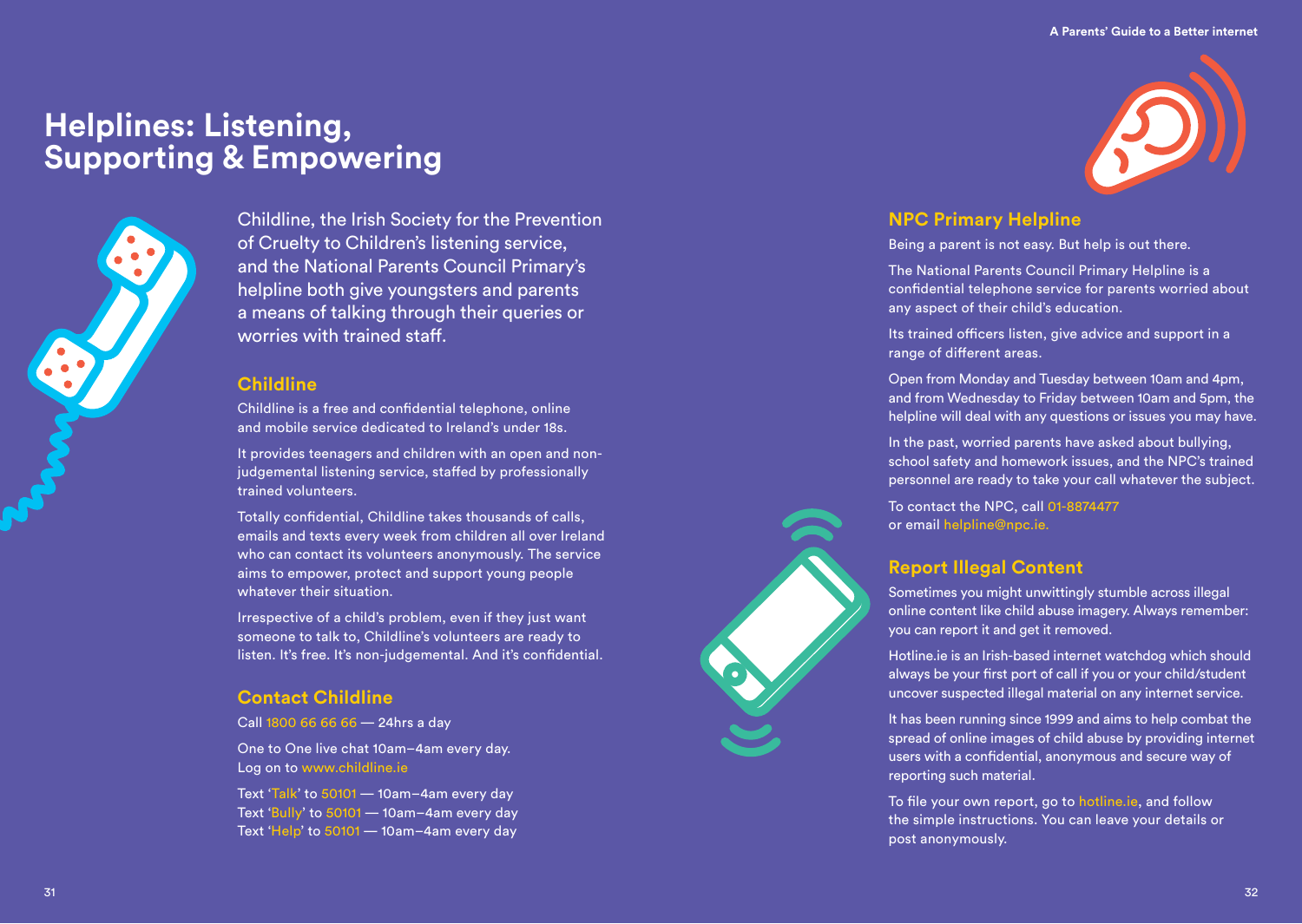



Run by the internet Service Providers Association of Ireland and overseen by the Office of internet Safety at the Department of Justice and Equality, the Hotline's staff will investigate and, where content deemed illegal under Irish law is found, they will have the page removed.

Even if the site is hosted outside Ireland, hotline.ie works closely with international counterparts who will continue the investigation in their jurisdictions to have the illegal content taken down.

While hotline.ie was set up to target child abuse imagery, you can also file complaints over other issues like instances of online racism and incitement to hatred.

If in any doubt, do not hesitate to report as it ultimately means the internet becomes a safer place for youngsters to learn and have fun.

#### **Awareness Raising**

Webwise is the Irish internet Safety Awareness Centre. It is part of the PDST Technology in Education, which promotes and supports the integration of ICT in teaching and learning in first and second level schools. The PDST Technology in Education is a section of the Professional Development Service for Teachers (PDST). The PDST is a support service of Teacher Education Section, Department of Education and Skills and is managed by Dublin West Education Centre.



# **Where to find help General**

#### **Barnardos**

Barnardos works with vulnerable children and their families in Ireland and campaigns for the rights of all children.

**Get in touch:** barnardos.ie — 1850 222300

#### **Childline**

Childline offers a phone service, a text support service (text 'Talk' to 50101) and an online chat service to help support young people. There is also a special text service for young people experiencing bullying (text 'Bully' to 50101).

**Get in touch:** childline.ie — 1800 666666

#### **National Parents Council Primary – Supporting Parents Supporting Children**

NPC Primary the national representative organisation for parents of children in primary school. NPC Primary provides a Helpline and Information Service and Parent's face to face and online training courses.

**Get in touch:** npc.ie — 01 887 4034 or helpline: 01-887 4477

#### **SpunOut**

SpunOut is a youth-focused website. It aims to promote general well-being and healthy living amongst young people.

**Get in touch:** spunout.ie

#### **Teen-Line Ireland**

Teen-Line Ireland is a free phone-support service for teenagers who need someone to talk to.

**Get in touch:** teenline.ie — 1800 833634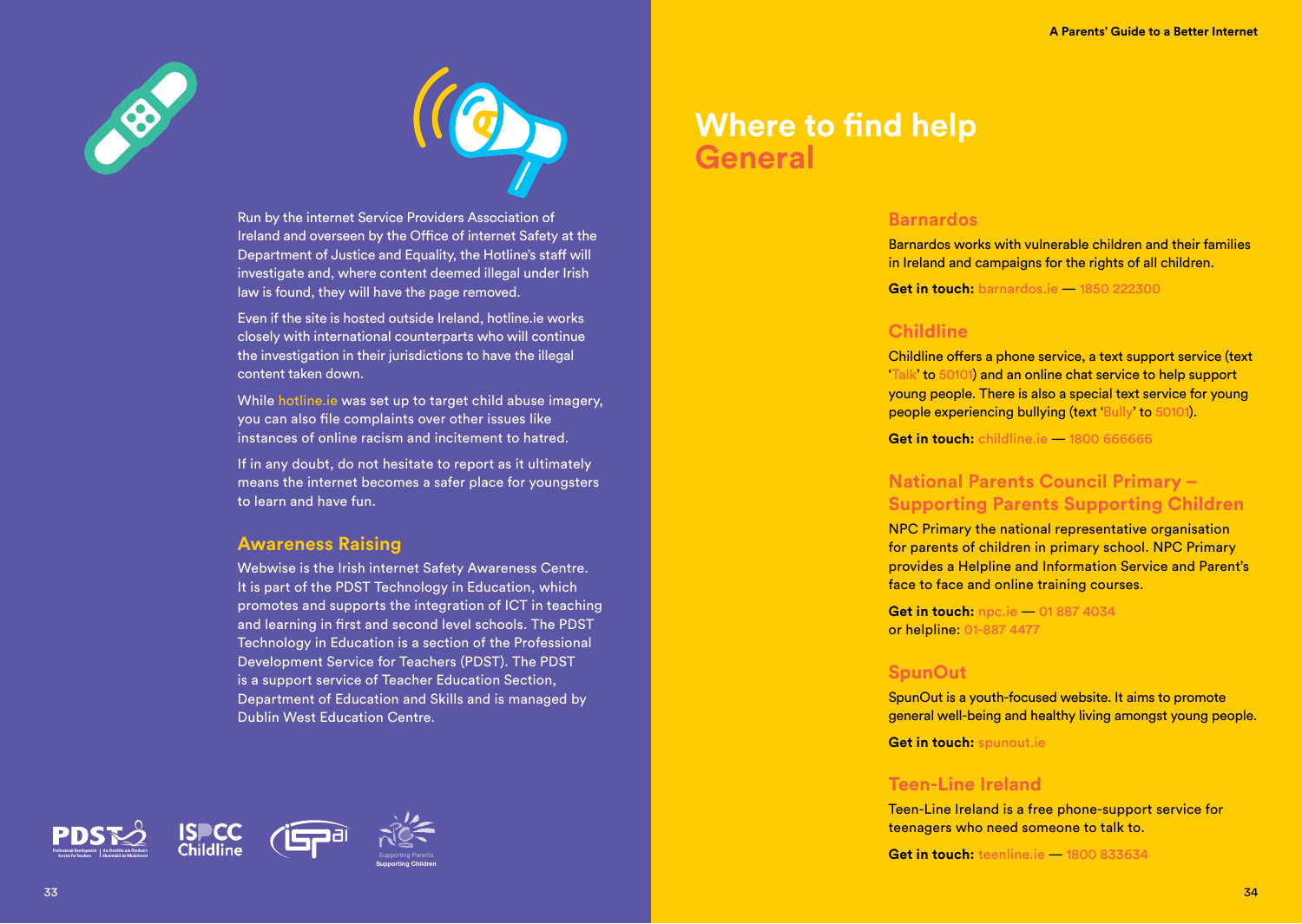# **Where to find help Mental Health & Well-being**

#### **Aware**

Aware offers depression and related mood-disorder support services in the forms of local support groups, a helpline and various education courses.

**Get in touch:** aware.ie — 1890 303302

#### **Headstrong**

Headstrong is a non-profit organisation that supports young people's mental health in Ireland through advocacy, research and service development (through the Jigsaw projects).

**Get in touch:** headstrong.ie — 01 4727010 **Get in touch:** www.mymind.org — 076 6801060

#### **Your Mental Health**

This website, developed by the HSE, aims to improve awareness and understanding of mental health and wellbeing in Ireland.

**Get in touch:** yourmentalhealth.ie

#### **The National Office for Suicide Prevention**

The National Office for Suicide Prevention oversees the implementation of *ReachOut*, coordinates suicideprevention efforts and speaks with agencies and individuals active in suicide prevention.

**Get in touch:** nosp.ie — 01 6201672

#### **Pieta House**

Pieta House is a residential centre for the prevention of self-harm or suicide in Lucan, Co. Dublin. It has outreach centres and centres of excellence around Ireland.

**Get in touch:** pieta.ie — 01 6010000

#### **ReachOut**

ReachOut aims to provide quality assured mental-health information and inspiring real-life stories by young people to help other young people get through tough times.

**Get in touch:** ie.reachout.com — 01 7645666

#### **Samaritans**

Samaritans offers support for people struggling to cope, including those contemplating suicide, through a helpline.

**Get in touch:** samaritans.org — 1850 609090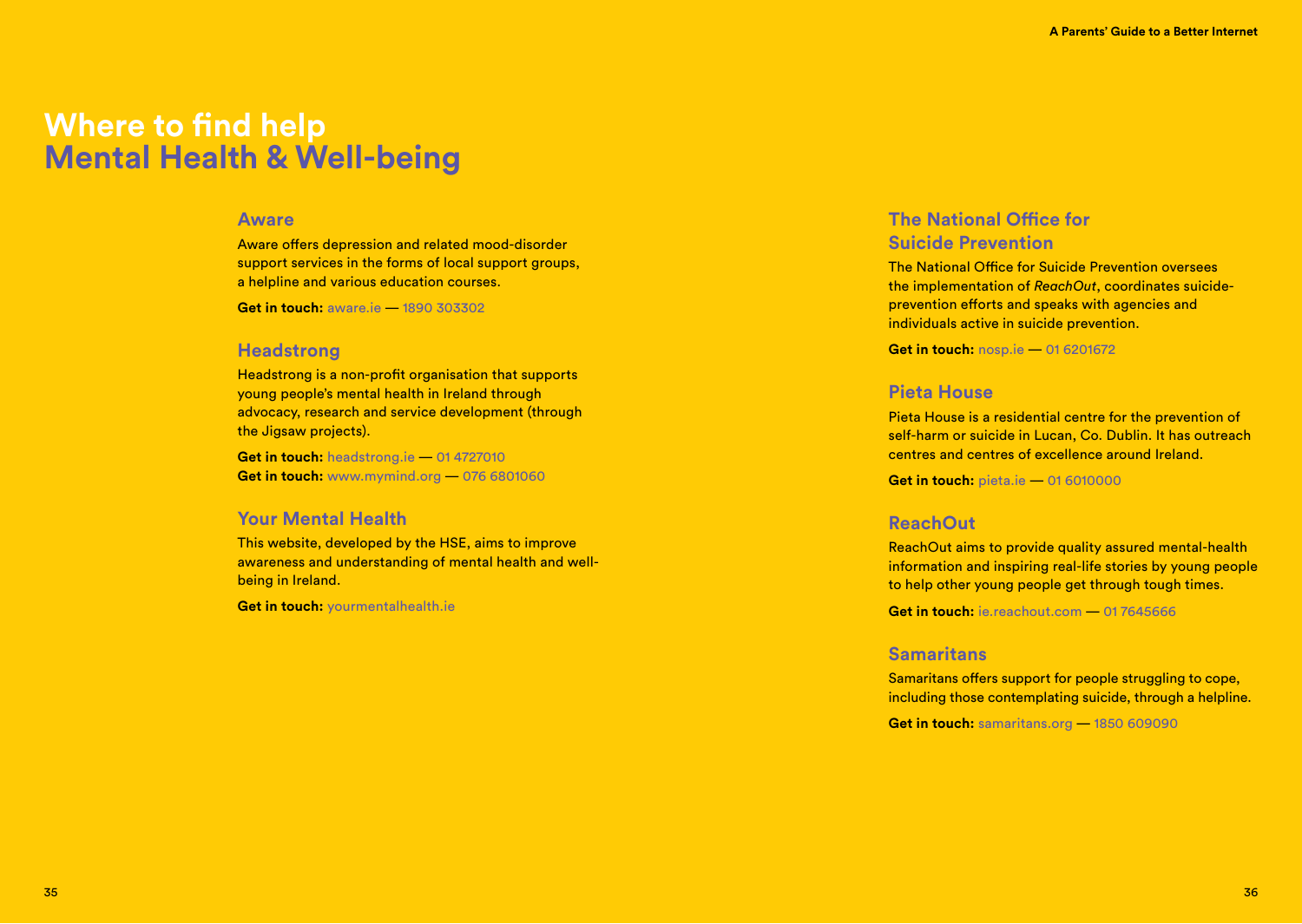# **Where to find help Eating Disorders**

#### **Bodywhys**

Bodywhys supports people affected by eating disorders. It offers confidential support and information services for people affected by eating disorders.

**Get in touch:** bodywhys — 1890 200444

# **Where to find help Gender & Sexuality**

## **Gay Switchboard Dublin**

Gay Switchboard Dublin offers non-directive listening support.

**Get in touch:** gayswitchboard.ie — 01 8721055

## **BeLonG To Youth Project**

BeLonG To supports lesbian, gay, bisexual and transgender young people in Ireland.

**Get in touch:** belongto.org — 01 8734184

### **Transgender Equality Network Ireland (TENI)**

TENI seeks to improve conditions and advance the rights and equality of trans people and their families.

**Get in touch:** teni.ie — 085 1477166

#### **LGBT Helpline**

The LGBT Helpline provides a listening support and information service for lesbian, gay, bisexual and transgender people as well as their family and friends.

**Get in touch:** lgbt.ie — 1890 929539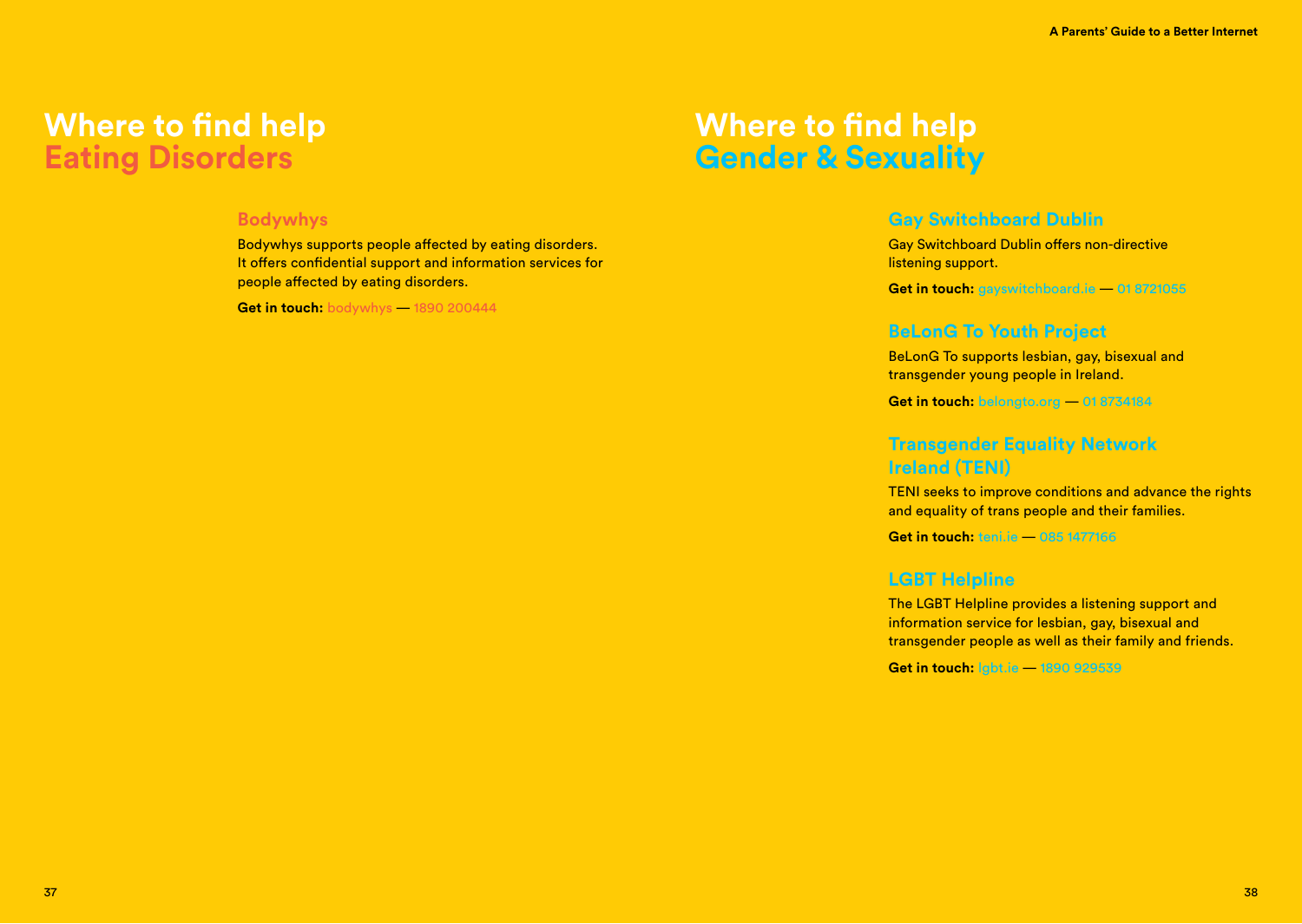# **Where to find help Internet Safety**

#### **Hotline.ie**

The hotline.ie service provides an anonymous facility for the public to report suspected illegal content encountered on the internet.

**Get in touch:** hotline.ie — 1890 610710

#### **Webwise**

Department of Education and Skills and the European **Union's Connecting Europe Facility.** 

**Get in touch:** webwise.ie

#### **Be Safe Online**

A single online access point has been established as part of the gov.ie portal which provides pathways to information on online safety.

**Get in touch:** gov.ie/en/campaigns/be-safe-online